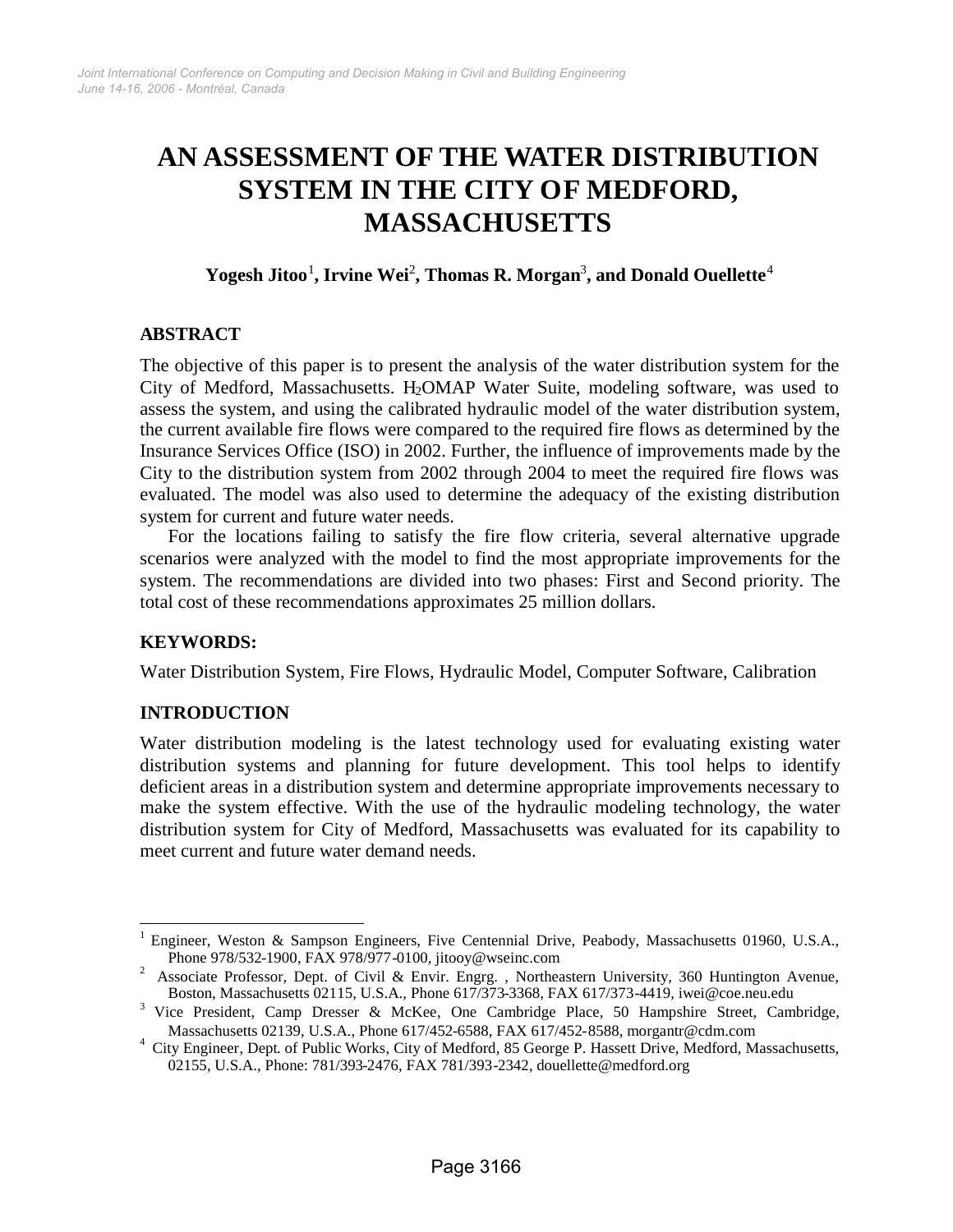# **BACKGROUND**

The majority of the City's distribution system dates back to 1900s, and consists mostly of unlined cast iron pipes. Although unlined cast iron pipes resist corrosion sufficiently to prevent failure, their carrying capacity maybe severely impacted. As corrosion reactions occur on the inner surface of the pipe, the reaction by-products expand to form an uneven pattern of lumps (Figure 1) in a process called tuberculation. Due to tuberculation in the city's aged water mains, the relative pipe carrying capacity has been reduced substantially since the mains were initially installed. As a result, the city's distribution system had problems with low fire flow, rusty water at the consumer's end and water main breaks.



#### Figure 1: Tuberculated Pipes

ISO surveyed Medford's distribution system in 2002 and provided a list of available fire flows and required fire flows at several locations throughout the city. The list provided by ISO showed that Medford's water distribution system had deficient fire flow areas.

The distribution system was evaluated in 1986 by Anderson-Nichols & Co. Inc., and also in 2002 by Camp Dresser & McKee Inc (CDM) to identify and quantify the cause and possible solutions for low fire flow problems. Using their evaluations, in an attempt to improve the distribution system, the city has recently completed major upgrades to its water distribution system by replacing and/or rehabilitating certain water mains and conducting a uni-directional water main flushing program. An up-to-date hydraulic model of the system that incorporated these improvements was needed to accurately assess the existing water distribution system.

# **DESCRIPTION OF THE WATER DISTRIBUTION SYSTEM**

Medford's water distribution system has been servicing the city since the 1870s and is operated and maintained by its Public Works Department. It serves a current population of approximately 55,000 and consists of about 135 miles of water mains with pipe diameters ranging from four to sixteen inches. The majority of the water mains dates back to 1900s, and consists of unlined cast iron pipe.

The city's water distribution system is composed of two major pressure zones; the lowpressure zone and high pressure zone, which is a result of non-uniform topographical areas throughout Medford. In addition, one relatively small water booster station on Doonan Street Supplies water to a "super" high-pressure zone in the north high zone.

The city currently receives its entire water supply from the Massachusetts Water Resources Authority (MWRA) transmission mains. A total of 10 metered connections to the MWRA system mains are located throughout the city as the MWRA transmission mains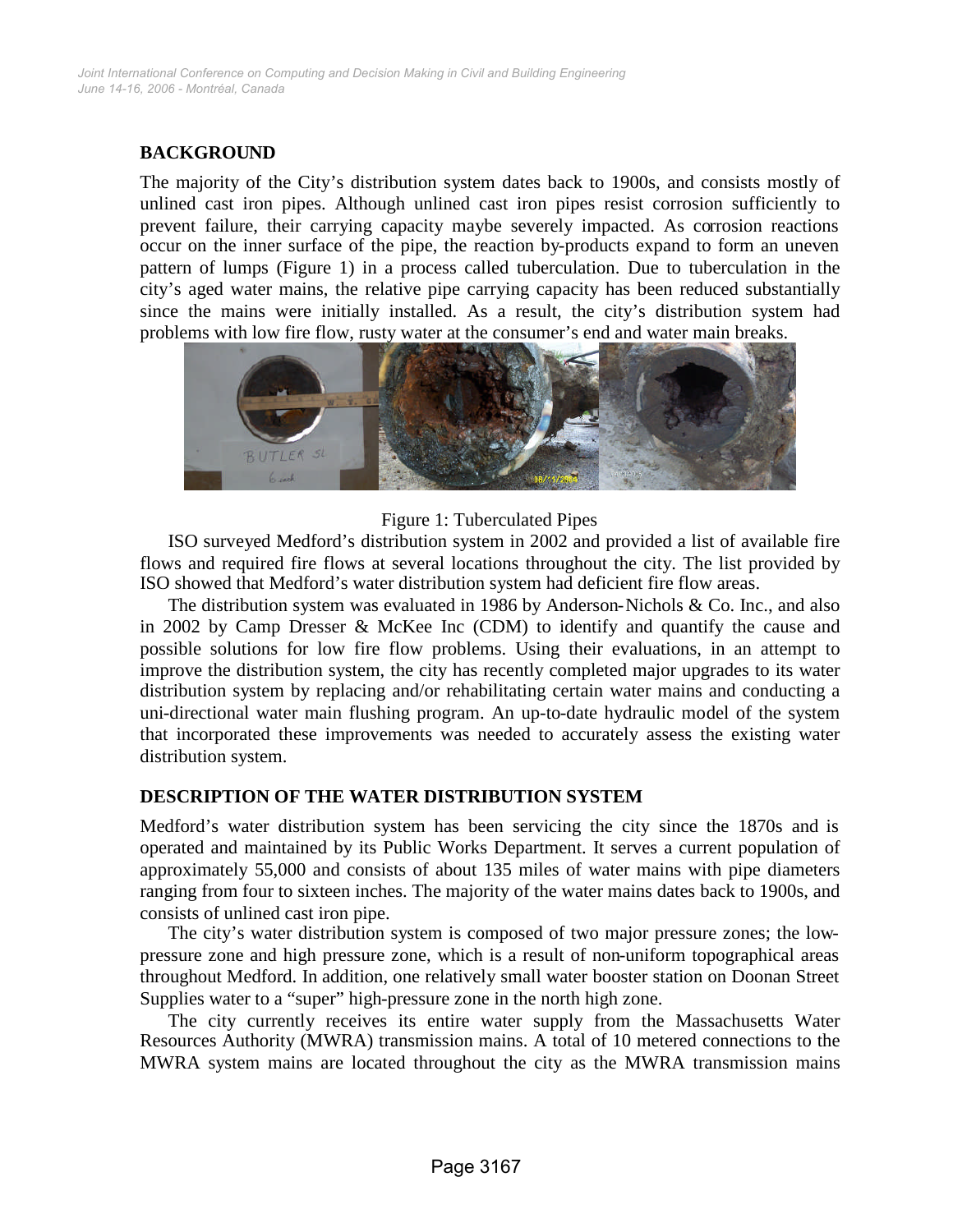traverse the city. The low-pressure system is serviced from the MWRA low service system by four metered connections. The northern high-pressure system is serviced by four metered connections, and the southern high is serviced by two metered connections from the MWRA high service system.

The city operates five pressure reducing valves (PRVs). Each PRV can be used to feed water from high-pressure zones to low-pressure zones when the pressure drops below the preset PRV pressure settings.

# **WATER SYSTEM DEMAND**

Water system demands required for the system to meet its current and future (2025) needs are as shown in Table 1. The population projections and water consumption data are as calculated by CDM in its September 2002 report "Water Distribution System Master Plan" for Medford. The city's population has been decreasing steadily since 1960. For this study, the current population is considered to be same as the future population (2025).

| Population                     | 55,765 People           |  |  |
|--------------------------------|-------------------------|--|--|
| Per Capita Demand              | 100 $\text{gpcd}^5$     |  |  |
| Average Day Demand             | $5.58$ MGD <sup>6</sup> |  |  |
| Maximum Day/ Average Day Ratio | 1.8                     |  |  |
| Maximum Day Demand             | 10.04 MGD               |  |  |
| Peak Hour/Average Day Ratio    | 2.8                     |  |  |
| Peak Hour Demand               | 15.61 MGD               |  |  |

Table 1: Water Consumption Data

# **FIRE FLOW REQUIREMENTS**

The distribution system should be capable of supplying enough water to meet the fire flow requirements.The requ[i](#page-2-2)red fire flow is the rate of water flow, at a 20 psi<sup>7</sup> residual pressure and for a specific duration, that is needed to suppress a major fire in a specific location (AWWA, M31, 1998). The required fire flow rates are determined by the Insurance Service Office (ISO) using the Fire Suppression Rating Schedule (1980).

ISO is a non-profit association of insurance companies that compiles data that are used to establish rates for fire protection policies for both residential and commercial buildings. ISO typically estimates fire flow requirements at several locations within a community. The required fire flow is the rate of flow theoretically needed to successfully combat a major fire at a specific location. The ISO locations are selected according to their relative representation of the overall fire flow requirements of the community. Accordingly, only fire flow requirements for a small portion of the community are actually estimated by ISO. In October 2002, ISO determined that 22 of 37 locations tested in the city do not meet fire flow requirements (Table 2).

<span id="page-2-1"></span><span id="page-2-0"></span><sup>5</sup> Gallons per capita per day

<sup>6</sup> Million gallons per day

<span id="page-2-2"></span><sup>7</sup> Pounds per square inch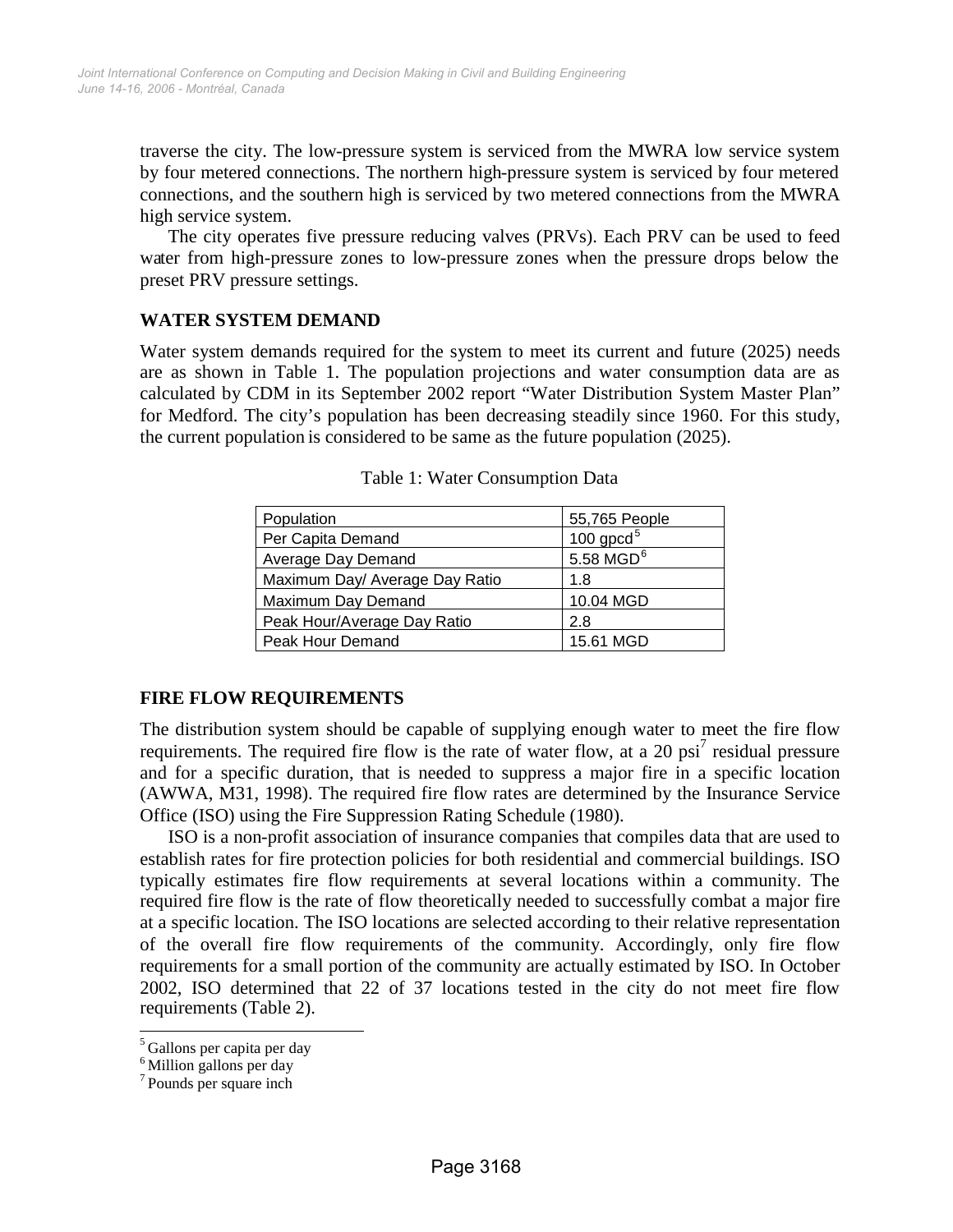|                         |                                | <b>Flow</b>      | <b>Pressure</b> |                 | Flow @ 20 Psi    |                        |
|-------------------------|--------------------------------|------------------|-----------------|-----------------|------------------|------------------------|
| Test No.                | <b>Test Locations</b>          | <b>Tested</b>    | <b>Static</b>   | <b>Residual</b> | <b>Available</b> | <b>Required</b>        |
|                         |                                | GPM <sup>8</sup> | Psi             | Psi             | <b>GPM</b>       | <b>GPM</b>             |
| $\mathbf{1}$            | Wildwood Road @ Winthrop St    | 580              | 84              | 62              | 1000             | 1000/5000 <sup>9</sup> |
| $\overline{2}$          | Court St @ Salem Street        | 1690             | 59              | 47              | 3200             | 3500                   |
| 3                       | Harvard @ Main Street          | 1560             | 65              | 35              | 1900             | 3000                   |
| $\overline{\mathbf{4}}$ | Mystic Ave @ James St          | 750              | 65              | 45              | 1200             | 2000                   |
| 5                       | Main St @ Brooks Park          | 500              | 60              | 42              | 750              | 2250                   |
| 6                       | Fellsway Nr. Riverside Ave     | 530              | 74              | 70              | 2200             | 1000/3500              |
| $\overline{7}$          | Telsa Ave @ Winthrop St        | 1050             | 55              | 35              | 1400             | 2250                   |
| 8                       | Fulton St.@ Ames Street        | 990              | 38              | 25              | 1200             | 1500                   |
| 9                       | Central Ave @ Chipman Street   | 630              | 65              | 42              | 900              | 1500                   |
| 10                      | Lawrence @ Governors Ave       | 1070             | 68              | 48              | 1700             | 3000                   |
| 11                      | Fellsway @ Myrtle              | 530              | 63              | 43              | 800              | 1000/8000              |
| 12                      | Boston Ave @ Broadway          | 730              | 95              | 83              | 2000             | 2500                   |
| 13                      | Winchester @ Newburn           | 750              | 89              | 70              | 1500             | 2500                   |
| 14                      | Auburn Street Nr. High St      | 290              | 75              | 58              | 550              | 3000                   |
| 15                      | High Street Nr. Allston Street | 960              | 88              | 46              | 1200             | 3000                   |
| 16                      | Mystic Ave @ Hicks Ave         | 1110             | 65              | 50              | 2000             | 3000/5500              |
| 17                      | E.Albion @ Willis              | 1280             | 100             | 68              | 2100             | 3000                   |
| 18                      | Playstead Rd @ Roberts Rd      | 630              | 60              | 19              | 600              | 1500                   |
| 19                      | Henry Street @ Joseph St.      | 770              | 76              | 45              | 1100             | 1500                   |
| 20                      | Woburn @ Chandlem Rd           | 670              | 65              | 25              | 700              | 1500                   |
| 21                      | Salem @ Fellsway               | 630              | 67              | 43              | 900              | 2500                   |
| 22                      | Fells Ave @ Fellsway           | 710              | 58              | 44              | 1200             | 2500                   |

Table 2: Locations Not Meeting the Required Fire Flows

# **WATER DISTRIBUTION SYSTEM MODELING**

Water distribution system modeling involves use of a computer model simulating a distribution system to predict the performance of the system to solve various design and operational problems. Using the computer model to predict pressures and flows within a water distribution system, the system can be evaluated and system performance can be compared against design standards.

A schematic of a water distribution system consists of two entities: links and nodes. The pipes, pumps, and valves are represented as links, and the pipe intersection, demand points water sources, and end points are represented as nodes in the system schematic. The model data stored in the database are associated with the links and nodes. The pipe information such as length, diameter, roughness coefficient, and operational conditions are associated with the

<span id="page-3-0"></span><sup>8</sup> Gallons Per minute

<span id="page-3-1"></span><sup>&</sup>lt;sup>9</sup> For Residential/Commercial Purpose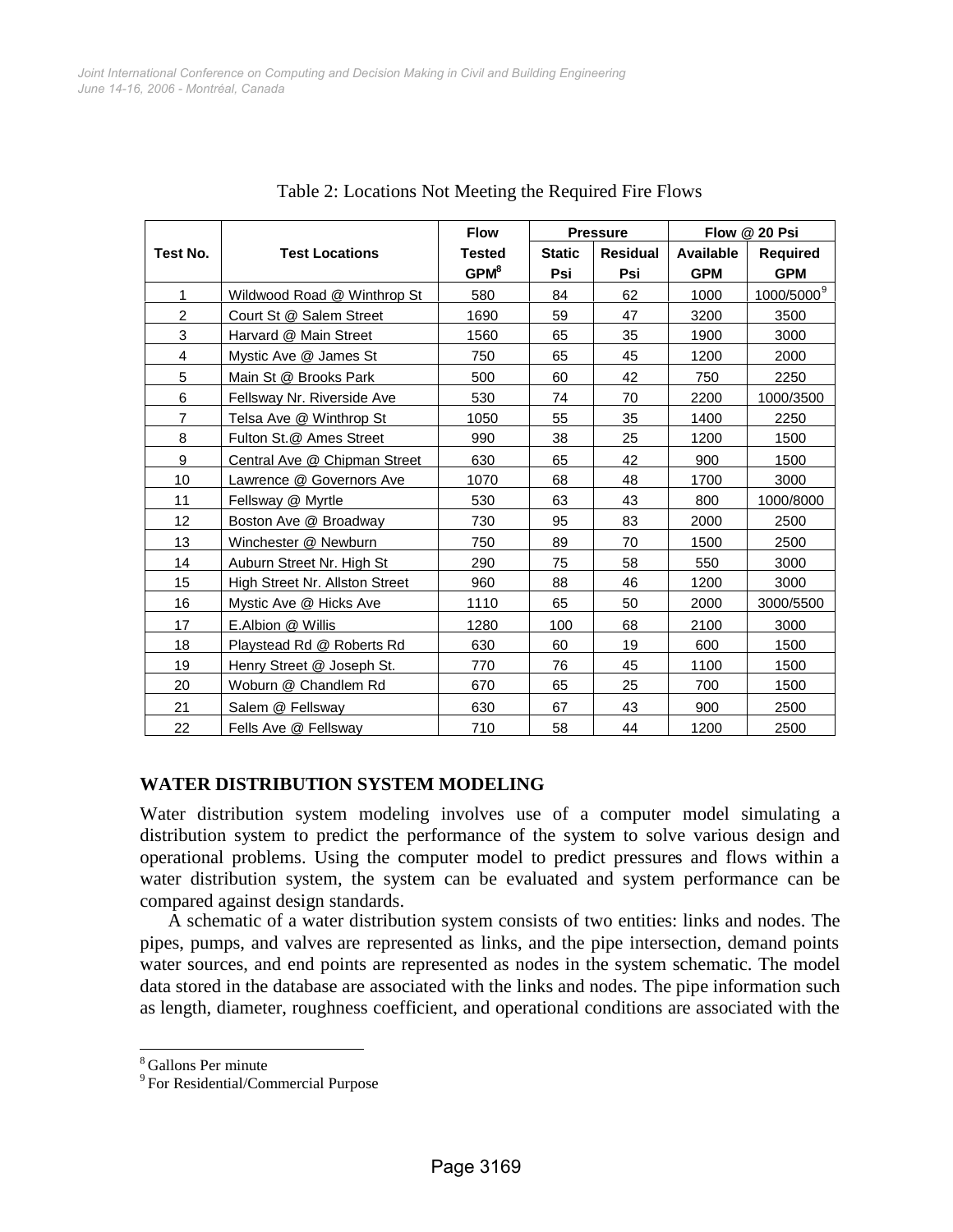respective links. The nodes contain information about the elevation, grade line, tanks, and water demand.

The H2OMAP Water Suite, modeling software, was used to assess the distribution system. H2OMAP is provided by MWH Soft, allows development of multiple specific modeling scenarios for a water distribution model. The user can formulate and analyze numerous modeling alternatives based on different network facilities, demands, and operating scenarios. This helps in analyzing alternative recommendations and comparing the best alternatives.

In 2002, CDM an engineering consulting company developed a hydraulic model to evaluate Medford's water distribution system. The city made improvements to its distribution system based on recommendations from the previous evaluations and according to its need. All pipes that were rehabilitated were replaced with ductile iron (DI) pipe with cement mortar lining.

The same hydraulic model used by CDM was imported in the  $H_2OMAP$  and upgrades to the distribution system were added to develop an up-to-date model. Upgrades were added to the previous model by changing the diameter and the roughness coefficients (C-value) of the pipes upgraded. For ductile iron (DI) pipes with mortar lining used for water, the C-values range is 100-140 (Mays, 2000). The C-values for upgraded pipes were assumed using this range and considering minor losses. Also, Medford has installed two new pressure reducing valves (PRV) in the distribution system, and these were included in the upgraded model.

## **HYDRAULIC TESTS AND MEASUREMENTS**

The accuracy of a hydraulic model depends on how well it has been calibrated. Therefore, the hydraulic field data used for calibration must be accurate.

Fire Hydrant flow tests are performed in the field to obtain data on pressures for a distribution system under static conditions (no water flowing from hydrants) and stressed conditions (flowing the hydrants), and can be used in conjunction with the hydraulic model to calibrate parameters such as pipe roughness.

Two or more hydrants are required to perform a fire hydrant flow test. One hydrant is identified as the gauge hydrant (always closed), where all pressure measurements are taken. The other hydrant is identified as the flow hydrant. When flow hydrant is closed, referred to as "static conditions", the pressure at the gauge hydrant is called as the **static pressure**. When one or more of the flow hydrants are open, referred to as "flowed conditions", the pressure at the gauge hydrant is called the **residual pressure** (Figure.2). (Haestad et al, 2003)



Figure 2: Gauge Hydrant and Flow Hydrant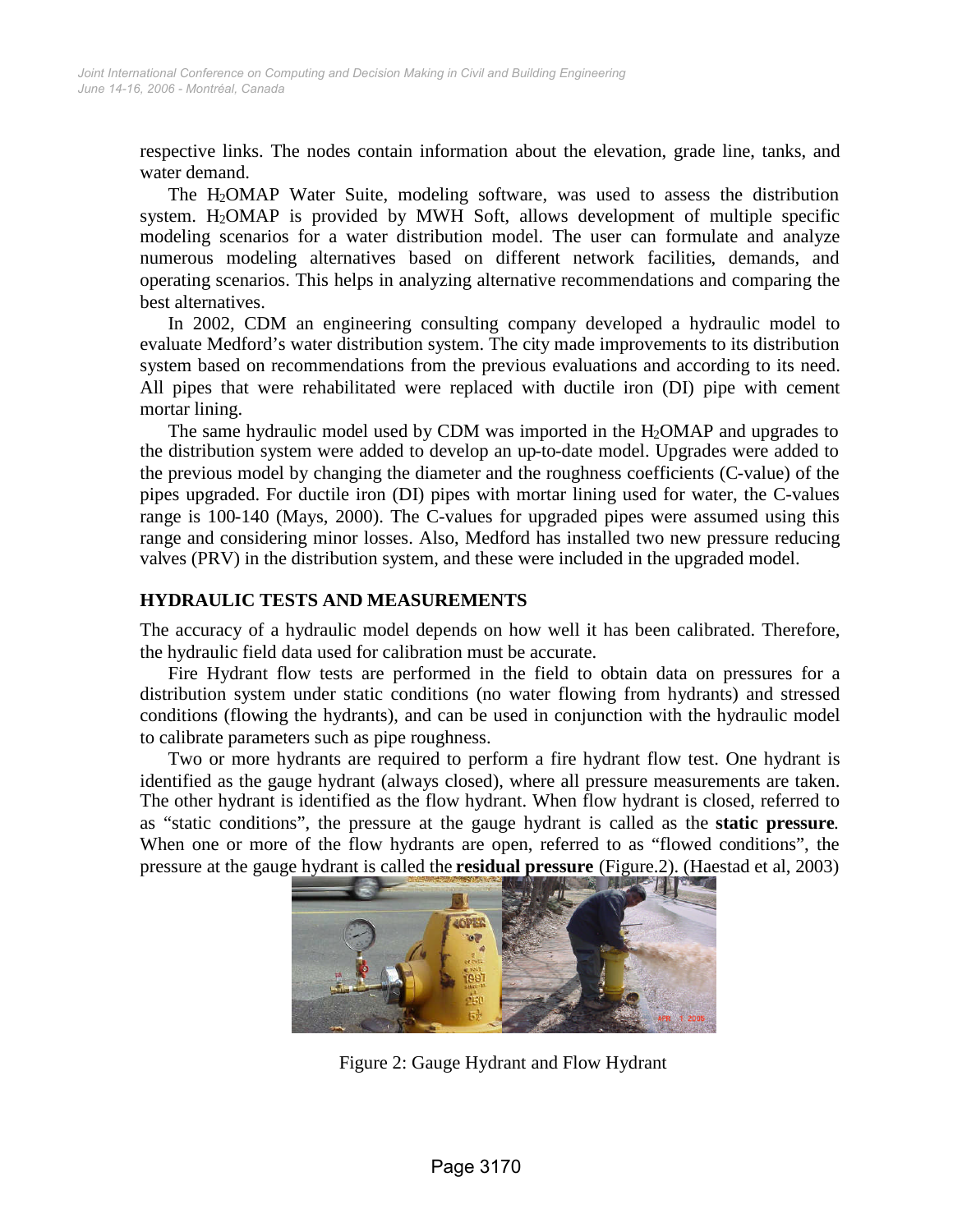A total of 20 fire hydrant flow tests were performed throughout the city to obtain pressure and flow data for calibration of the hydraulic model. The gauges used for field measurements were checked for calibration before and after the tests. PRVs were closed while performing the test to limit water coming from the high-pressure zone into the low-pressure zone.

The test locations were selected according to the following criteria:

- Spread throughout the distribution system.
- Significant distance from the known boundary heads (meter connections).
- Close proximity to areas of improvements.
- Areas of low fire flow as per the ISO fire flow requirement list (Table 2).
- Minimum inconvenience to residents and businesses.

Table 3 summarizes results of the fire hydrant flow tests performed in March/April 2005.

| <b>Test</b>    |                               |       | Static Pressure   Residual Pressure | <b>Drop</b>    | <b>Flow</b> |
|----------------|-------------------------------|-------|-------------------------------------|----------------|-------------|
| No.            | <b>Locations</b>              | (psi) | (psi)                               | (psi)          | (gpm)       |
| 1              | Main Street @ Harvard St      | 62    | 48                                  | 14             | 1346        |
| $\overline{2}$ | Telsa Ave @ Winthrop St       | 56    | 38                                  | 18             | 1177        |
| 3              | Boston Ave @ Broadway St      | 100   | 59                                  | 41             | 501         |
| 4              | Joseph St & Henry St          | 80    | 35                                  | 45             | 803         |
| 5              | Cotting St @ Lyman Ave        | 67    | 47                                  | 20             | 813         |
| 6              | High St @ Playstead Rd        | 67    | 34                                  | 33             | 1736        |
| 7              | Playstead Rd @ Roberts Rd     | 64    | 33                                  | 31             | 856         |
| 8              | Sagamore St & Oak Ridge Rd    | 60    | 42                                  | 18             | 584         |
| 9              | Central & Sheridan            | 70    | 56                                  | 14             | 1000        |
| 10             | Winthrop Street @ Wildwood Rd | 85    | 28                                  | 57             | 671         |
| 11             | Lawrence & Governors          | 90    | 70                                  | 20             | 1434        |
| 12             | Fulton St & Baxter St         | 42    | 26                                  | 16             | 956         |
| 13             | Fulton St & Ames St           | 39    | 31                                  | 8              | 761         |
| 14             | Park Ave @ Benmore St         | 43    | 33                                  | 10             | 1530        |
| 15             | Hickory Ave & Fells Ave       | 41    | 30                                  | 11             | 1595        |
| 16             | Court St. near Salem St.      | 65    | 51                                  | 14             | 1718        |
| 17             | Salem St & Fellsway           | 68    | 43                                  | 25             | 741         |
| 18             | Fells @ Myrtle                | 71    | 64                                  | $\overline{7}$ | 506         |
| 19             | Corporation Way & Second      | 69    | 59                                  | 10             | 1725        |
| 20             | <b>Blake near Commercial</b>  | 72    | 60                                  | 12             | 2388        |

## Table 3: Summary of Fire Flow Tests

# **CALIBRATING THE MODEL**

Calibration is the process of comparing field data to the modeling results and, if required, making changes to the parameters describing the system until the model-predicted results reasonably agree with field data under all operating conditions. The parameters required to be adjusted for calibration may include system demands, roughness coefficient of pipes, pump operating characteristics, and other model attributes that affect simulation results.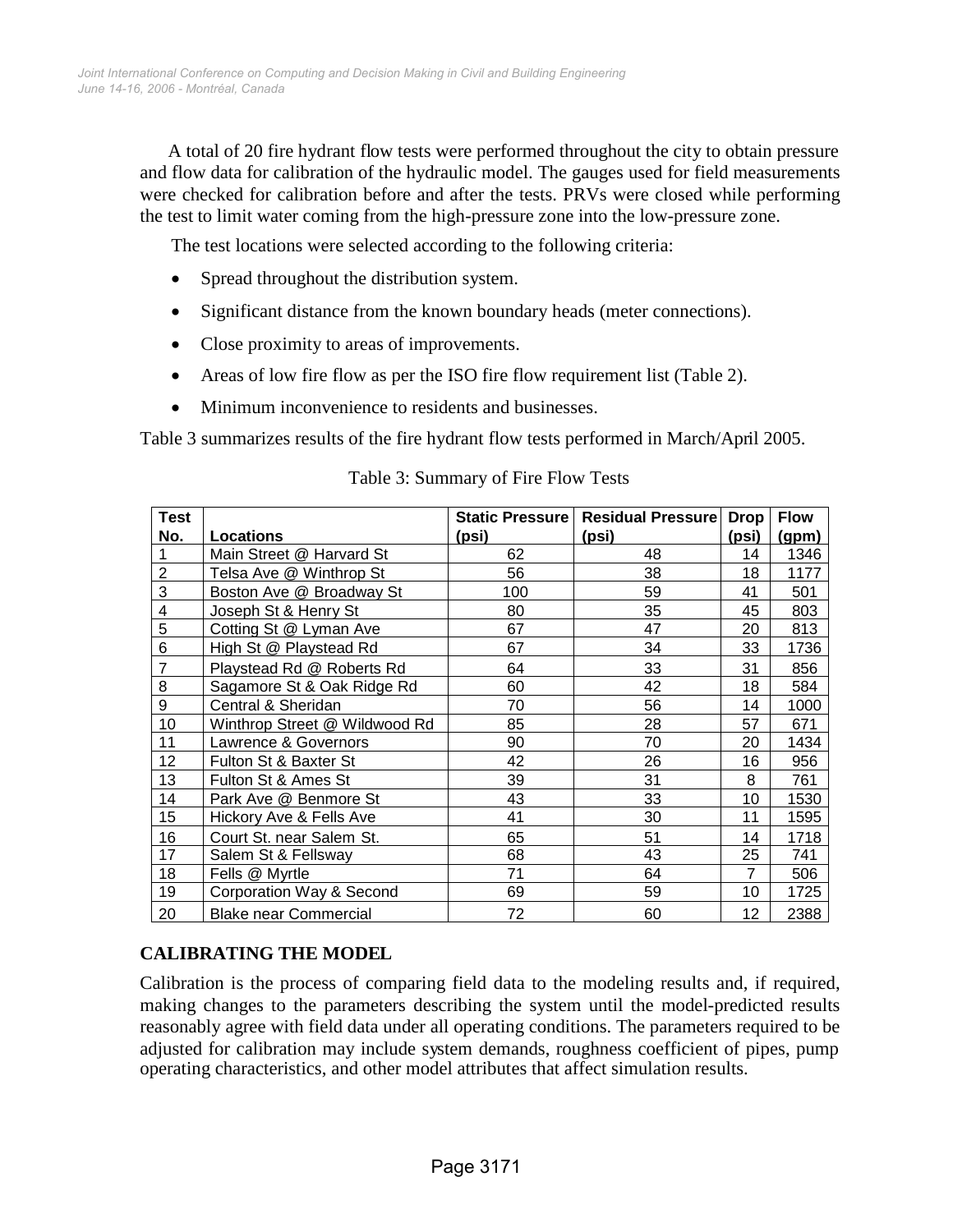Demands were assigned to each node in the model for calibration. Average daily demand was broken down and distributed equally in gpm among all the nodes in a pressure zone based upon MWRA metering information for each zone. By multiplying demands by a peaking factor or ratio, it was possible to analyze the performance of the system under existing and estimated future maximum day and peak hour demands.

The roughness coefficient (C-value), a component of Hazen-Williams formula for computing headloss through a pipe, is a relative measure of the hydraulic capacity of a water main. A high C-value means smoother pipe (with higher carrying capacity). For calibrating the model, C-values for pipes are estimated based on trial and error methods.

Boundary conditions required for calibration of the model are the hydraulic grade lines (HGLs) at the MWRA meters. These conditions are required input to the model during simulation of a particular fire flow test. This data was obtained from MWRA for the particular time and day of the test, and were modified to balance the flow from all the meters.

The Doonan Street Pump Station is the only booster pump station in the distribution system. The pump settings used in the model were the same as that of the previous model. The head raised by the Doonan Street pump is 25 feet.

## **CALIBRATION METHOD**

A steady state simulation was performed for each of 20 fire flow test locations. The steady state simulation was done by creating scenarios for both static and residual conditions in the model for each of the 20 fire flow tests. The static and residual pressure condition scenarios have the same pipe sets and boundary conditions but different demand sets in the model. The static condition scenario has the average daily flow demand, and the residual condition scenario has the average daily flow plus an additional demand. This additional demand is the flow obtained at the time of the fire flow test at the flowed hydrant, and is assigned to the node representing the flowed hydrant in that scenario.

The static condition scenario for a test location is first checked to see if it predicts the pressure observed in the field. Changes are made in the model to simulate the static pressure, and then the residual condition scenario is checked to see if it predicts the pressure observed in the field. Accordingly, the pipe roughness coefficients are adjusted within acceptable limits so that it simulates the pressures observed in the field. Thus that location is considered to be simulated for static and residual condition scenario. Similarly, the remaining scenarios are simulated following the same method. During calibration of the model all the PRVs in the model were closed as the PRVs in the water distribution system had been closed while performing the fire flow test.

#### **CALIBRATION ISSUE**

There were five locations where steady state simulations couldn't be performed by changing the C-values within acceptable limits. Trying various alternatives led to the possibility of a closed valve in the exiting distribution system. Medford Water Department inspected the locations and found a total of eight closed valves for the locations identified. These valves were kept closed in the model for calibration.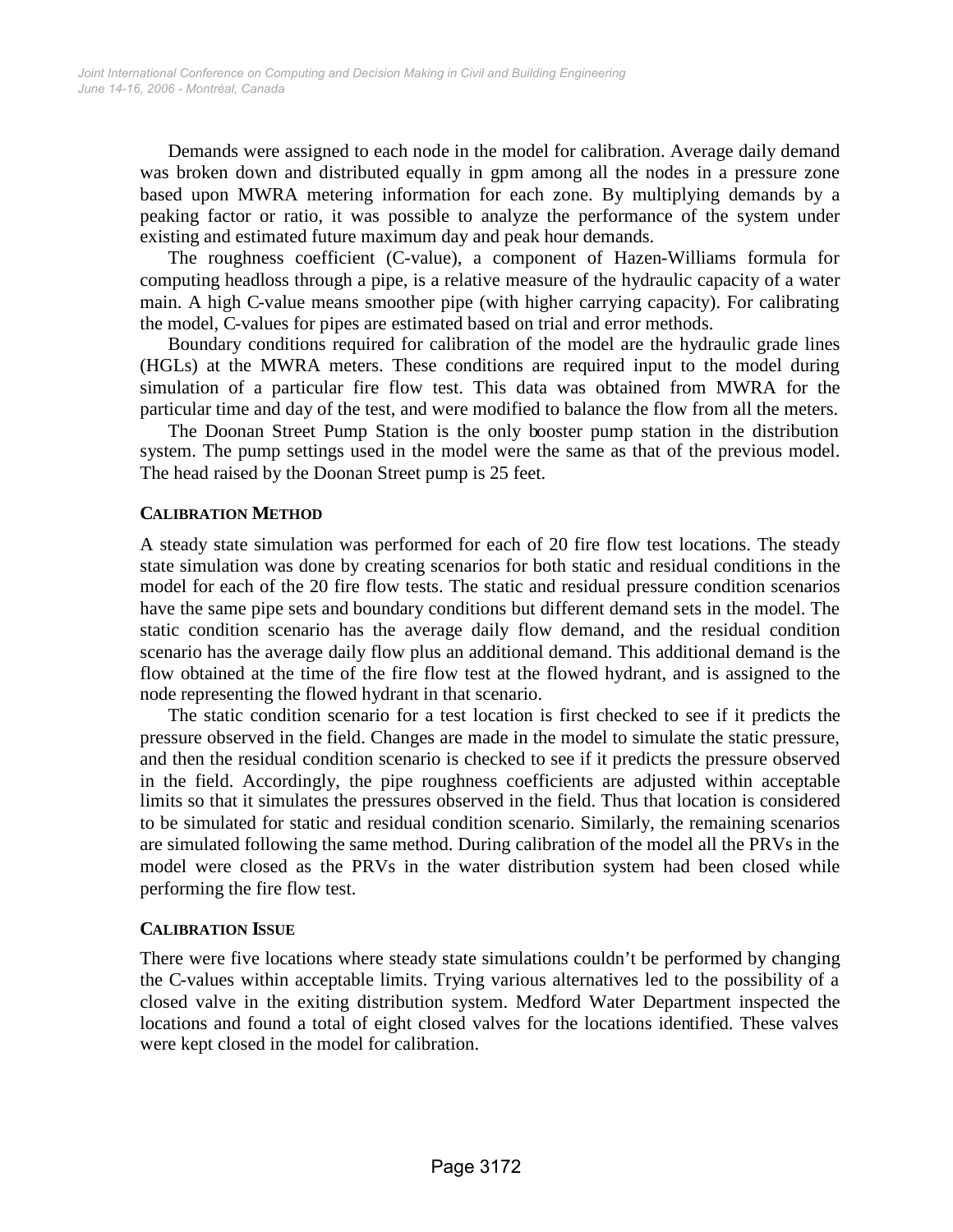## **CALIBRATION RESULTS**

The model was calibrated using the procedure described in the calibration method section. At this time, there are no universally accepted criteria for calibration of distribution system model (AWWA, 2005). For this study, the model is considered calibrated if predicted pressure drops are within +/- 10 percent of the observed pressures in the field. The calibrated model results are shown in Figure 3.



Figure 3: Calibration Results

## **ANALYSIS CRITERIA**

The calibrated model was further used to analyze the water distribution system. The two criteria used for analyzing the water distribution system are:

- Providing peak hour demand while maintaining a minimum pressure of 35 psi within the entire system (Peak Hour Criteria).
- Providing a maximum day demand along with any one fire flow requirement while maintaining a minimum of 20 psi within the entire system (Maximum Day Demand).

# **CONCLUSIONS**

Analysis of the calibrated model of the City of Medford's current water distribution system showed that the City's recent attempt to improve their water mains to meet their water demands has helped the water distribution system around the locations of upgrades.

Although there has been some improvement, the available fire flows for 19 out of 37 locations surveyed by ISO (2002) were still unable to meet the required fire flows. Also, under peak hour criteria, some areas in the northwest and many areas in the northeast of Medford were found to be below the pressure criteria of 35 psi.

For the locations failing to satisfy the criteria, several alternative upgrade scenarios were attempted in the model to determine the most appropriate improvement for the system. The recommendations are divided in two phases. The areas of low available fire flow that require immediate attention are included in Phase I recommendations. The Phase I recommendations are prioritized to provide maximum benefit to most of the distribution system. The priority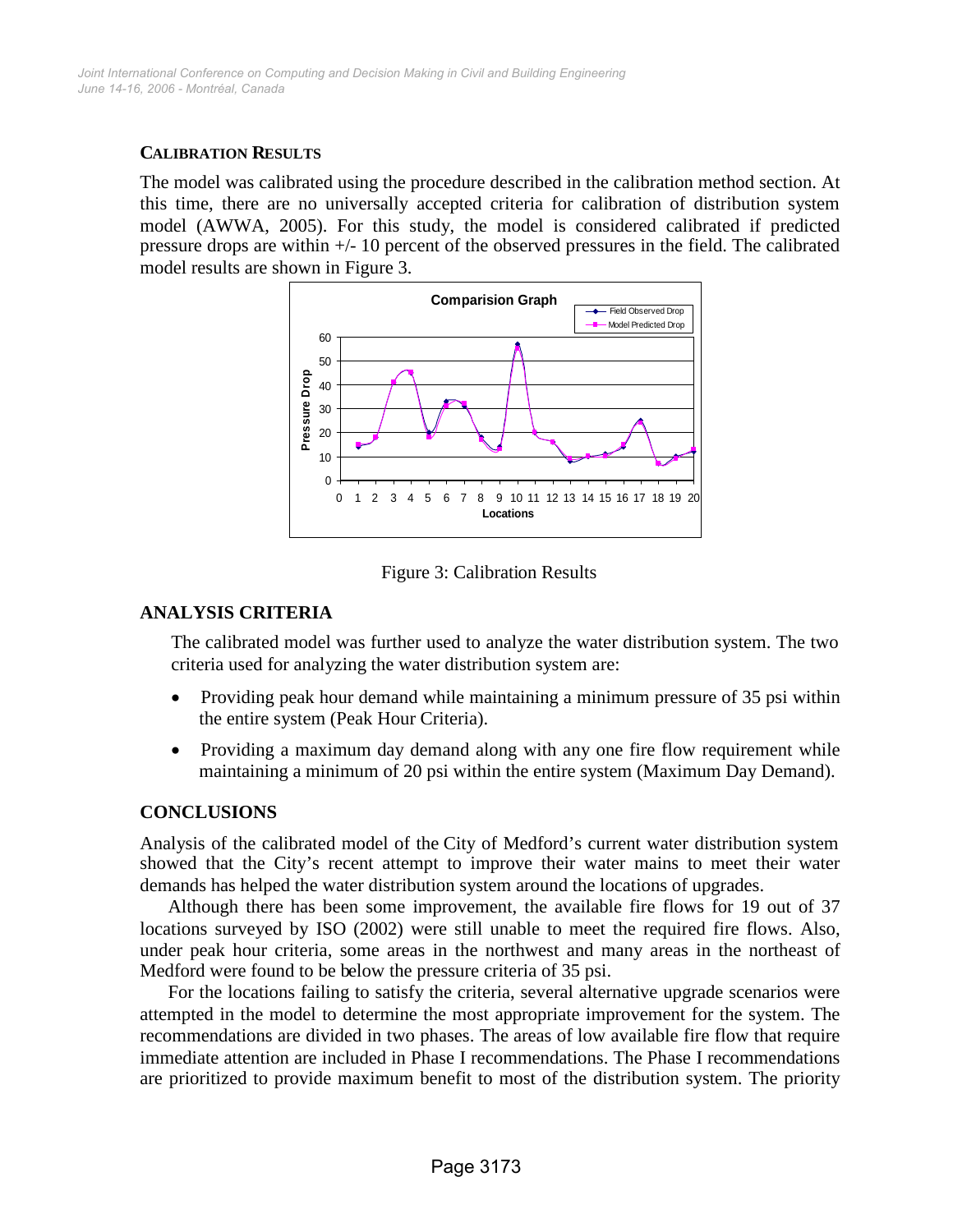list was made after trying several scenarios in the model. Phase II includes recommendations in locations that would further aid in improving the distribution system to meet the fire flow requirement and peak hour demand. There were also numerous closed/broken valves found in the distribution system during this study. The city should exercise valves with their annual unidirectional flushing program to help eliminate presence of closed/ broken valves.

A total cost of Phase I and Phase II recommendations is approximately 25 million dollars (US). Table 4 shows the model-predicted available fire flows after completion of the Phase I and Phase II improvements for the locations that did not meet the required fire flow as per ISO. The table shows that the model-predicted available fire flows after the completion of these improvements, meet the required fire flows at 20 psi residual pressure. Therefore, the city would be in compliance with the fire flows required by ISO.

Since the City of Medford's population has been decreasing gradually since 1960, for this study the fire flows required by ISO in the year 2025 are considered the same as that for 2002. Therefore, by executing Phase I and Phase II recommendations over the next 20 years, the city would be able to meet the fire flow criteria required by ISO. This would reduce the house insurance fees paid by the residents, and the water distribution system would be adequate in meeting its water demands as well as its fire-fighting capacity.

| <b>Test</b>    | <b>Test</b>                    | Flow @ 20 psi (GPM)                                                            |                               |                                                                            |  |
|----------------|--------------------------------|--------------------------------------------------------------------------------|-------------------------------|----------------------------------------------------------------------------|--|
| no.            | <b>Locations</b>               | <b>Model</b><br><b>Current</b><br><b>Available after</b><br><b>Calibration</b> | <b>ISO</b><br><b>Required</b> | <b>Model</b><br><b>Available in future</b><br>after<br><b>Improvements</b> |  |
| 1              | Boston Ave @ Broadway          | 451                                                                            | 2500                          | 2418                                                                       |  |
| $\overline{2}$ | Central Ave @ Chipman Street   | 978                                                                            | 1500                          | 4248                                                                       |  |
| 3              | Court St @ Salem Street        | 2816                                                                           | 3500                          | 7299                                                                       |  |
| 4              | E.Albion @ Willis              | 1193                                                                           | 3000                          | 4738                                                                       |  |
| 5              | Fellsway @ Myrtle              | 924                                                                            | 1000/8000                     | 5987                                                                       |  |
| 6              | Fulton St.@ Ames Street        | 963                                                                            | 1500                          | 2979                                                                       |  |
| $\overline{7}$ | Harvard @ Main Street          | 2083                                                                           | 3000                          | 4124                                                                       |  |
| 8              | Henry Street @ Joseph St.      | 771                                                                            | 1500                          | 4043                                                                       |  |
| 9              | Main St @ Brooks Park          | 948                                                                            | 2250                          | 4926                                                                       |  |
| 10             | Mystic Ave @ Hicks Ave         | 1775                                                                           | 3000/5500                     | 3785                                                                       |  |
| 11             | Mystic Ave @ James St          | 660                                                                            | 2000                          | 2474                                                                       |  |
| 12             | Auburn Street Nr. High St      | 1134                                                                           | 3000                          | 3682                                                                       |  |
| 13             | Fellsway Nr. Riverside Ave     | 1912                                                                           | 1000/3500                     | 12549                                                                      |  |
| 14             | High Street Nr. Allston Street | 1116                                                                           | 3000                          | 6428                                                                       |  |
| 15             | Playstead Rd @ Roberts Rd      | 1006                                                                           | 1500                          | 4461                                                                       |  |
| 16             | Salem @ Fellsway               | 1363                                                                           | 2500                          | 4534                                                                       |  |
| 17             | Telsa Ave @ Winthrop St        | 668                                                                            | 2250                          | 3539                                                                       |  |
| 18             | Wildwood Road @ Winthrop St    | 617                                                                            | 1000/5000                     | 5266                                                                       |  |
| 19             | Winchester @ Newburn           | 857                                                                            | 2500                          | 4135                                                                       |  |

Table 4: Available Fire Flows after Phase I and Phase II Improvements